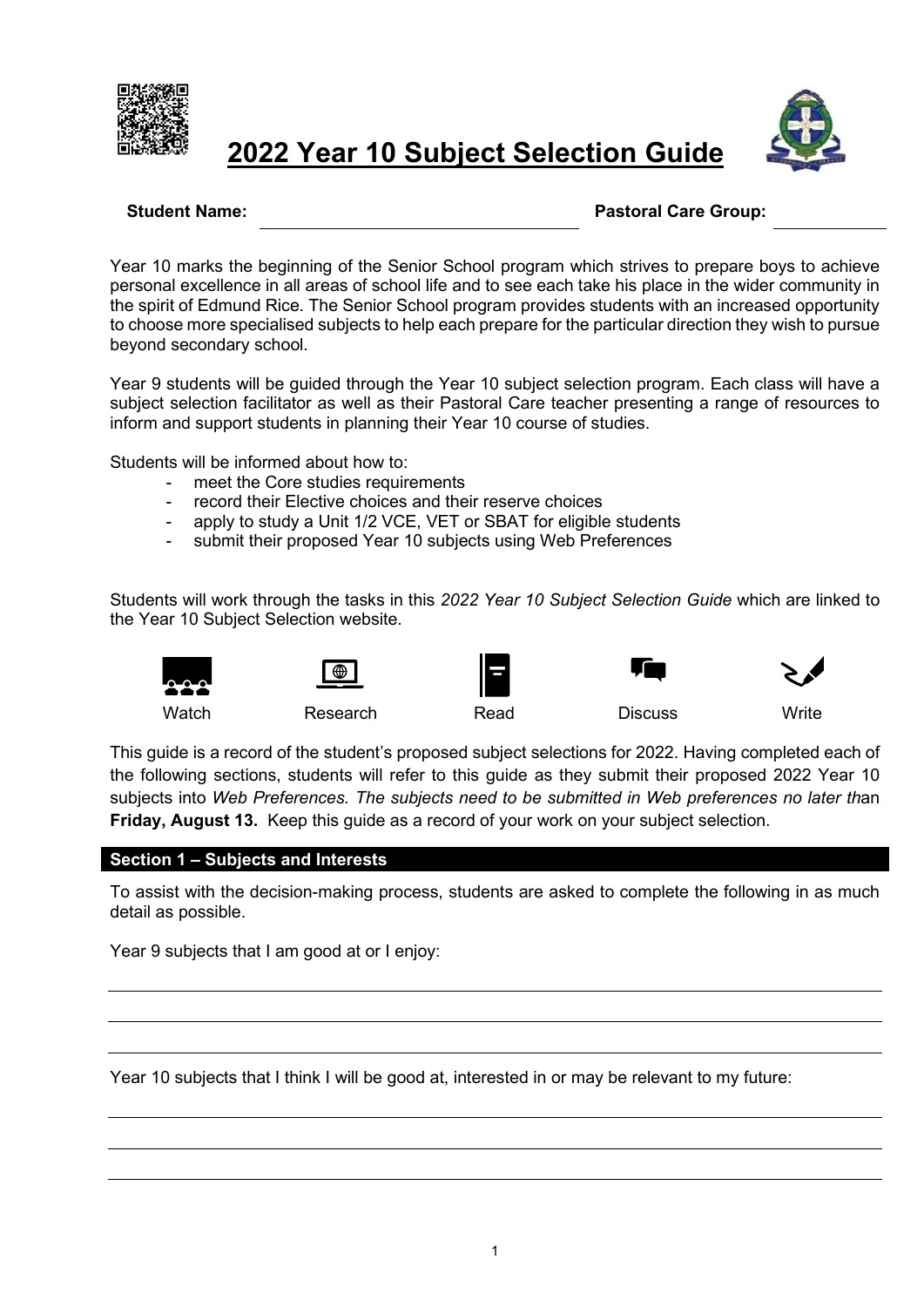The **Year 10 Program** is based on the Victorian Curriculum and provides learning opportunities and experiences that lead to the study of the Victorian Certificate of Education (VCE) in Years 11 and 12. The program also offers eligible students the opportunity to undertake a Vocational Education and Training (VET) subject.

#### **Section 2 – Year 10 Program – Core Subjects**

Now you have taken some time to reflect on your interests and possible options for future employment or study, we will focus on the Year 10 course of study offered at St Patrick's College.

Students in the Year 10 Program are required to complete subjects from the following areas of study:

- Religious Education an English study
- a Mathematics study  **a Science study**
- 
- Pastoral Care program (the same for the whole year)
- 
- 
- a Humanities study Sport (the same for the whole year)
	- Plus an additional three elective subjects per semester



Watch the videos about the options in each of the core areas of study. As you watch each video, highlight the subject that interests you the most in each core area on the following pages. The videos can be found on the Year 10 Subject Selection Website.



See the *Year 10 Information Booklet* for more details about each of the Core subjects. Read the details on each of the core subjects offered so you can discuss them with your teachers.



In this section you are required to talk to your teachers about which subject they think you would be best prepared to study in Year 10. Take this guide to your classes and seek their recommendations for each subject area listed below.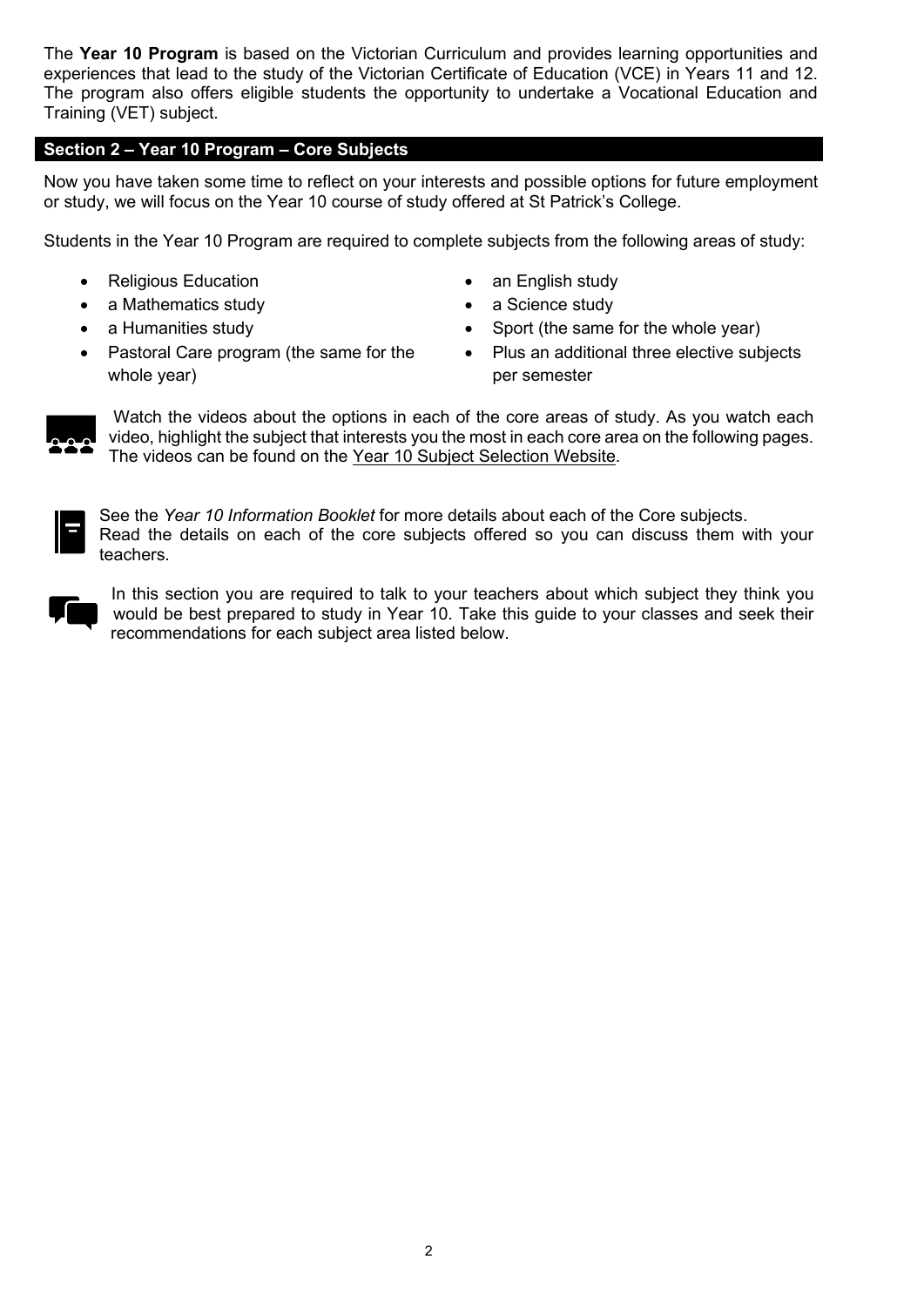### **Religious Education:**

Students must study one of the following Religious Education studies:

#### • **Religious Education** • **Texts and Traditions**

Students are required to seek the recommendation of their current Year 9 Religious Education teacher to assist with the Year 10 Religious Education studies selection process.

| 2021 Year 9 Religious Education teacher only. |    |
|-----------------------------------------------|----|
| This student is best prepared for<br>2022     | in |
| Comments (as necessary)                       |    |
|                                               |    |
| Teacher name:                                 |    |

#### **English:**

Year 10 students must study one of following for the whole year to meet the English studies requirement:

• **English** • **English and English Support** • **English Language and Literature**

Students are required to seek the recommendation of their current Year 9 English teacher to assist with the Year 10 English studies selection process.

| 2021 Year 9 English teacher only.          |    |
|--------------------------------------------|----|
| This student is best prepared for<br>2022. | in |
| Comments (as necessary)                    |    |
|                                            |    |
|                                            |    |
| Teacher name:                              |    |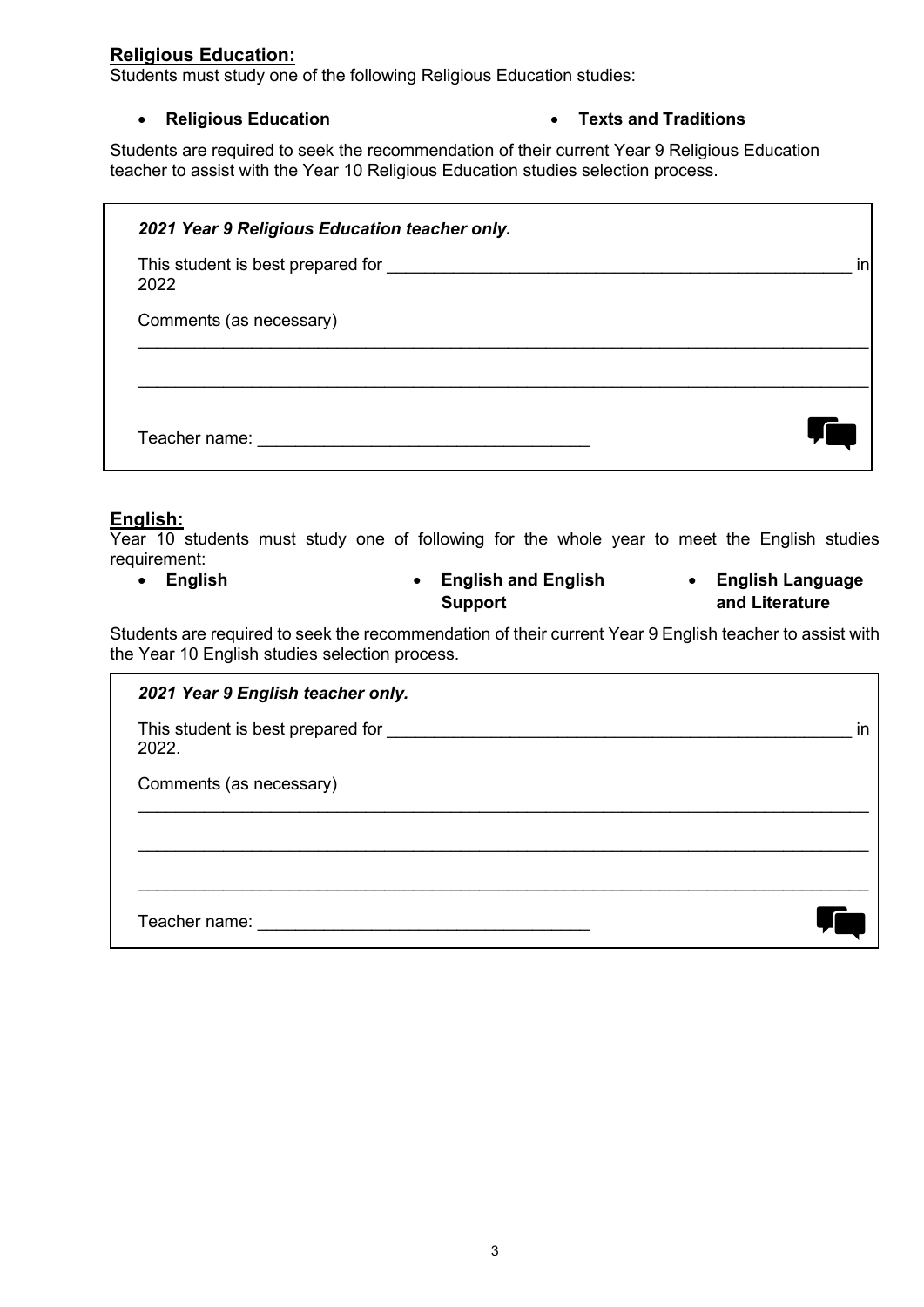#### **Mathematics:**

Year 10 students must study one of the following for the whole year to meet the Mathematics studies requirement:

• **Mathematical Methods** • **General Mathematics** • **Foundation Mathematics**

Students are required to note the recommendation of their current Year 9 Mathematics teacher.

| 2021 Year 9 Mathematics teacher only. |         |
|---------------------------------------|---------|
|                                       | in 2022 |
|                                       |         |
|                                       |         |
|                                       |         |
|                                       |         |

#### **Science:**

Year 10 students must complete at least one semester of Science studying one of:<br>• Extended Science • Applied Science

• **Extended Science** • **Applied Science**

Students are required to seek the recommendation of their current Year 9 Science teacher to assist with the Year 10 Science selection process.

| 2021 Year 9 Science teacher only. |         |
|-----------------------------------|---------|
|                                   | in 2022 |
|                                   |         |
|                                   |         |
|                                   |         |
|                                   |         |

#### **Humanities:**

Year 10 students must complete at least one semester of the following Humanities subjects:

| <b>Twentieth Century</b>    | <b>Legal and Political</b> | Commerce |
|-----------------------------|----------------------------|----------|
| <b>History (Australian)</b> | <b>Studies</b>             |          |

Students are required to seek the recommendation of their current Year 9 Humanities teacher to assist with the Year 10 Humanities selection process.

| 2021 Year 9 Humanities teacher only. |         |
|--------------------------------------|---------|
|                                      | in 2022 |
|                                      |         |
|                                      |         |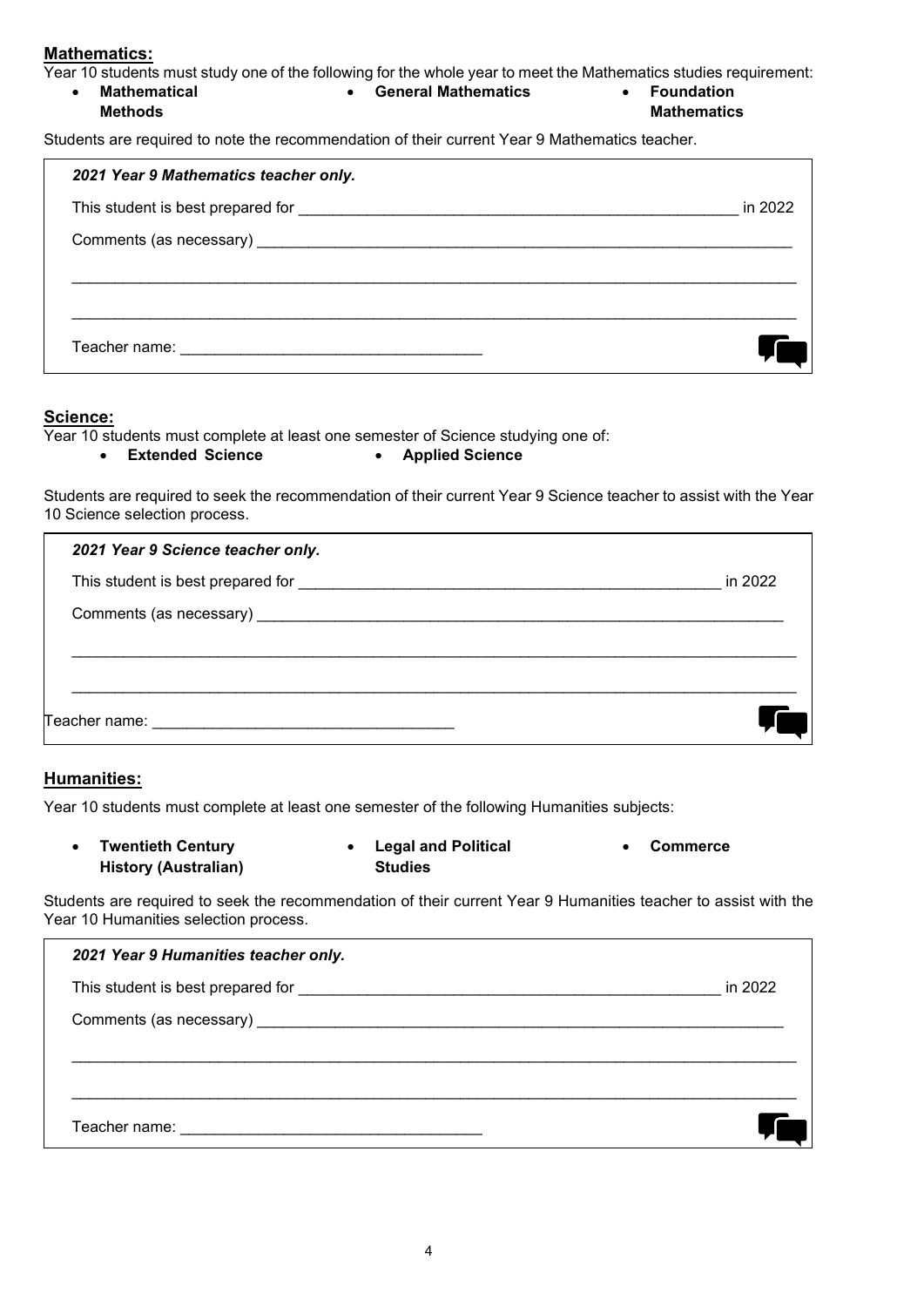#### **Section 3 – Year 10 Program - Electives**

Year 10 students are required to study three elective subjects per semester. While a small number of elective subjects must be taken for the full year, most Year 10 electives run for one semester only. This gives students the equivalent of six semester length elective subjects across the year.

The following conditions must be met within these choices:

- At least **one** of the six semester length subjects must come from the Group A electives: **Arts/English/Humanities/Health and Physical Education/Languages/RE** and **Other Programs** group
- At least **one** of the six semester length subjects must come from the Group B electives: **Computing/Mathematics/Science/Technology** group

See the *Year 10 Information Booklet* for more details about each of the elective subjects. Note the elective subjects offered in Group A and Group B so you can discuss them with your teachers.

Having studied the elective options in the *Year 10 Information Booklet*, you will have a better understanding of the types of subjects you would like to study. In order to meet the conditions above, write a Group A and Group B elective that you are considering studying here:

| <b>Group A</b> | <b>Group B</b> |
|----------------|----------------|
|                |                |

#### **Section 4 – Additional offerings for Year 10**

For those who meet the selection criteria, Year 10 students also have the opportunity to undertake a VCE Units 1/2, VET certificate subject or School Based Apprenticeship and Traineeship (SBAT). These offerings would be taken as part of your elective allocation and would be taken for the whole year.

- A student proposing to study a **VCE Units 1/2 subject** must display the appropriate level of academic success and work habits before being accepted into the subject. To apply, go to Section 5 of this booklet and the webpage.
- A student proposing to study a **St Patrick's VET certificate** will have to display the appropriate level of academic progress and work habits before being accepted into the certificate. To apply, go to Section 6 of this booklet and the webpage.
- A student proposing to study an **external VET certificate** offered by the Ballarat Cluster or a **SBAT** must see Mr Kinnersly, Director of Pathways and Applied Learning. For more information, go to Section 7 of this booklet and the webpage.

See the *Year 10 Information Booklet* for more details about the **St Patrick's VET certificates,** the **external VET certificates** offered through the Ballarat Cluster and the **SBAT.** 



For more details about the VCE Units 1/2 subjects offered at St Patrick's College you will need to the *2022 Year 11 and 12 Information Booklet* found on the Year 10 Subject Selection webpage.



Having studied these additional offerings, you will now have a better understanding of the subjects you might like to study next year.

**To study the Year 10 core and elective subjects, go to Section 8** of this booklet and the webpage.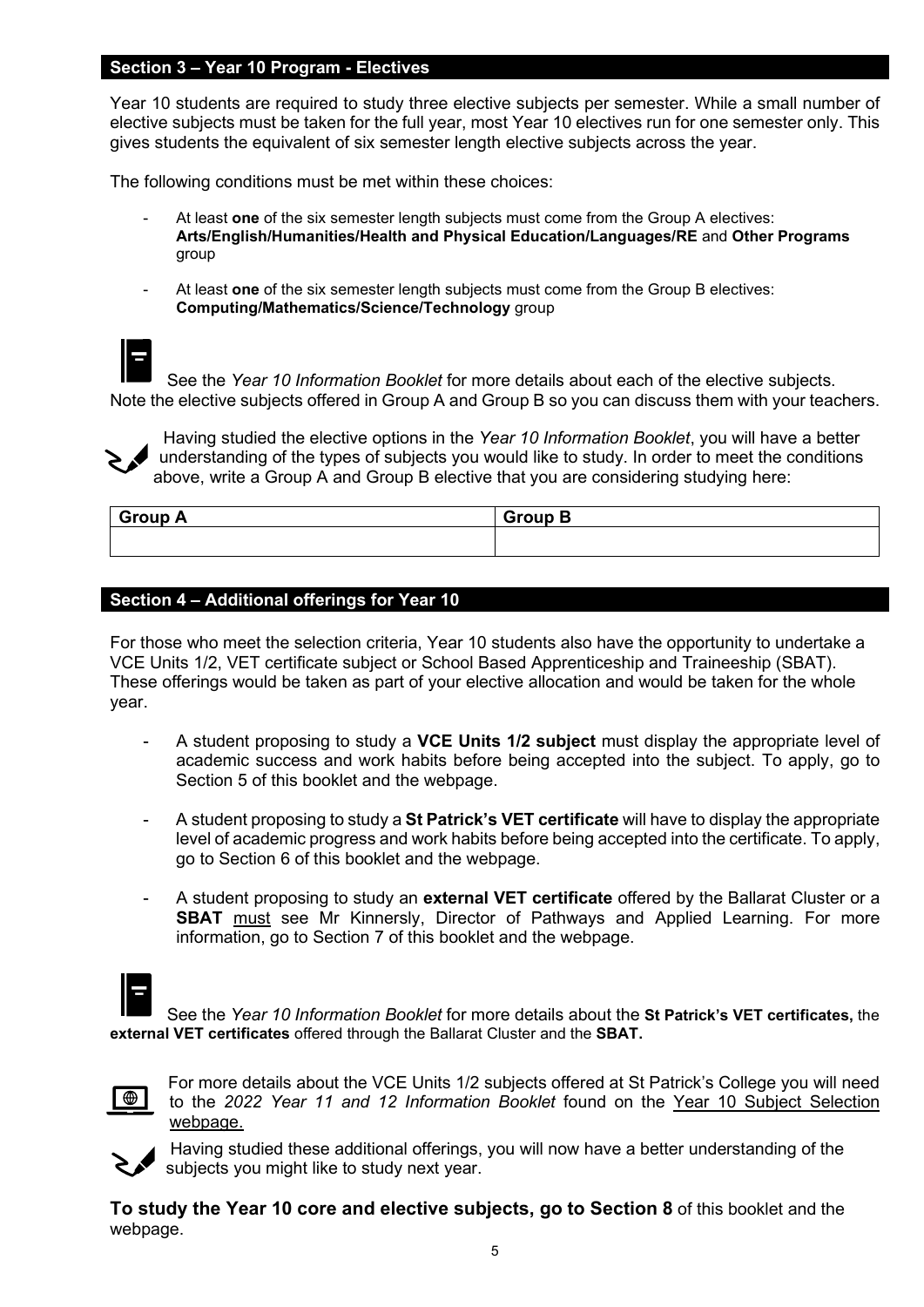#### **Section 5 - VCE Units 1/2 Subject Application**

Providing that he meets the criteria for selection, a Year 10 student may be able study a VCE Units 1/2 subject in 2022. The two key areas for eligibility are **demonstrated academic achievement,** successful completion of all **assessment tasks** and a demonstrated high level of **commitment to learning** as indicated in a student's work habits on his Year 9 reports.

#### **Meeting selection criteria:**

Year 9 students proposing to complete a VCE Units 1/2 subject in Year 10 are usually required to demonstrate a *graded performance of 80% or above* in the graded assessment tasks of the relevant Year 9 subject(s). Mid-semester and End of Semester Year 9 reports will also be used to ascertain a student's academic endeavour and achievement to assess their suitability to study a VCE Units 1/2 subject. Grades and work habits will both be considered.

#### **VCE Units 1/2 subjects in 2022:**

**Proposed VCE Units 1/2 study for 2022:** ………………………………………………………………………

#### *Why do you want to do this VCE Units 1/2 study in 2022?*

Now complete the online application in Section 5 of the Year 10 Subject Selection webpage.

Having completed the application, you will be contacted as to whether you have been approved or further discussion is required in an VCE subject interview.

#### **Section 6 – St Patrick's VET certificate (Internal) Application**

Providing that he meets the criteria for selection, a Year 10 student may be able to study a St Patrick's VET certificate in 2022. The three key areas for eligibility are **demonstrated interest** in area(s) related to the certificate, **successful completion of all assessment tasks** in subjects related to the certificate and a **demonstrated high level of commitment to learning.**

#### **Meeting selection criteria:**

Year 9 students proposing to complete a VET certificate as a Year 10 student are required to meet and discuss their application with a Contact Teacher at a VET interview. Students are asked to further supplement this application by producing a **portfolio of work** to support their application. This portfolio could consist of:

- Graded assessment tasks returned to the student
- Other pieces of work which were completed in class but were not graded assessment tasks
- Relevant work/activities done outside the school etc.

#### **VET certificates on offer in 2022:**

The following VET certificates are offered to Year 10 students in 2022.

| <b>St Patrick's VET certificates</b> | <b>Relevant Year 9 subject(s)</b>  | <b>Contact Teacher(s)</b> |
|--------------------------------------|------------------------------------|---------------------------|
| VET Applied Language-Japanese        | VET Applied Language-Japanese      | Mr Tucker                 |
| <b>VET Building and Construction</b> | Design Technology - Wood           | Mr Ferguson               |
| <b>VET Engineering Studies</b>       | Design Technology - Wood and Metal | Mr Knight, Mr Ryan        |
| <b>VET Sport and Recreation</b>      | English, Sport                     | Mr Kinnersly              |
| <b>VET Employment Pathways</b>       | English, Mathematics, Humanities   | Mr Sutton                 |

#### *Note: Students continuing with year two of the VET Applied Language - Japanese course do not have to complete the 2022 VET application process.*

**Proposed V***ET certificate* **for 2022/2023:** ……………………………………………………………………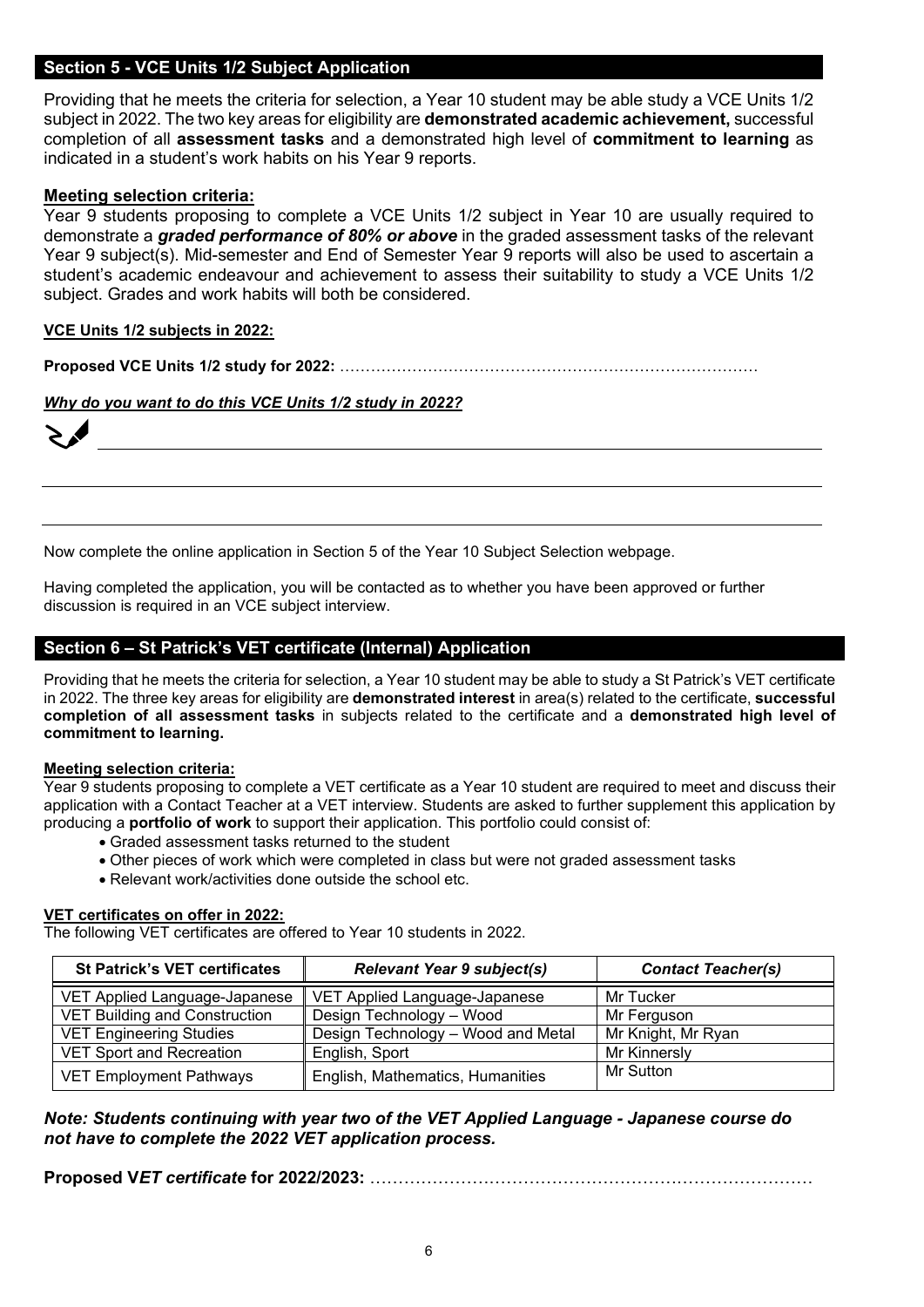Students are now required to meet with the relevant VET teacher to discuss this application. Students will be informed of their interview date and time as soon as possible after this Guide has been submitted. Remember to take your Semester One report and portfolio of work to the interview.

| <b>Summary of meeting with VET teacher:</b> |  |
|---------------------------------------------|--|
|                                             |  |
|                                             |  |
|                                             |  |

# **Section 7 – External VET or SBAT Application**

#### **School Based Apprenticeship and Traineeship (SBAT) Applications**

Providing that he meets the criteria for selection, a Year 10 student may be able to study a SBAT in 2022. A SBAT typically requires students to complete one or two days of work or training per week. At a minimum, this results in students missing a number of scheduled class sessions. Students are required to negotiate any missed class work and assessment with their Year 10 teachers and work independently to meet all timelines. Students need to be organised and take a proactive approach in liaising with their classroom teachers and catching up with missed classwork.

Further conditions and requirements are detailed in the 2022 *Year 10 Information Booklet*.

#### *Please note that not all SBATs will be approved as some may significantly conflict with a student's proposed or current Senior School program.*

To apply for a SBAT see Mr Kinnersly, Director of Pathways and Applied Learning.

#### **External VET program Applications**

Parents and students interested in any of the approved VET programs offered by the Ballarat Cluster must contact the Director of Pathways and Applied Learning, Mr Damian Kinnersly, to discuss application requirements. Read more about the External VET program in the Year 10 Information Booklet.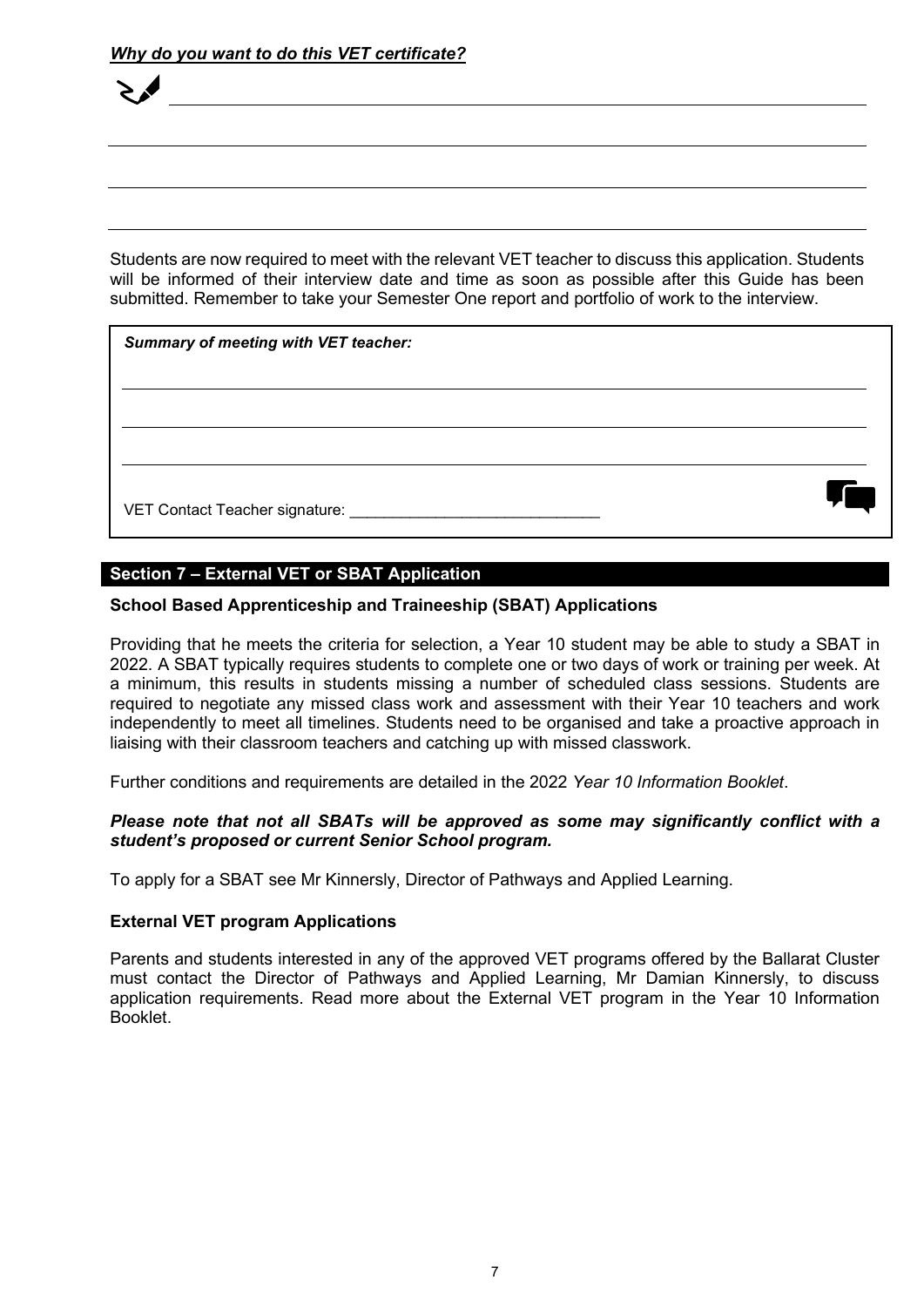## **Section 8 – Year 10 Subject Planning**

By this stage you've done a lot of reading, researching and talking. It's now time to map out your proposed subjects for Year 10 and possible subjects for Years 11 and 12. **On the last pages of the** *2022 Year 10 Information Booklet* **record the subjects** you would like to study in Year 10. You may not know the subjects you'd like to study in Years 11 and 12 but you'll have a chance to discuss this in the following section with your subject selection teachers.



### **Questions / Notes:**

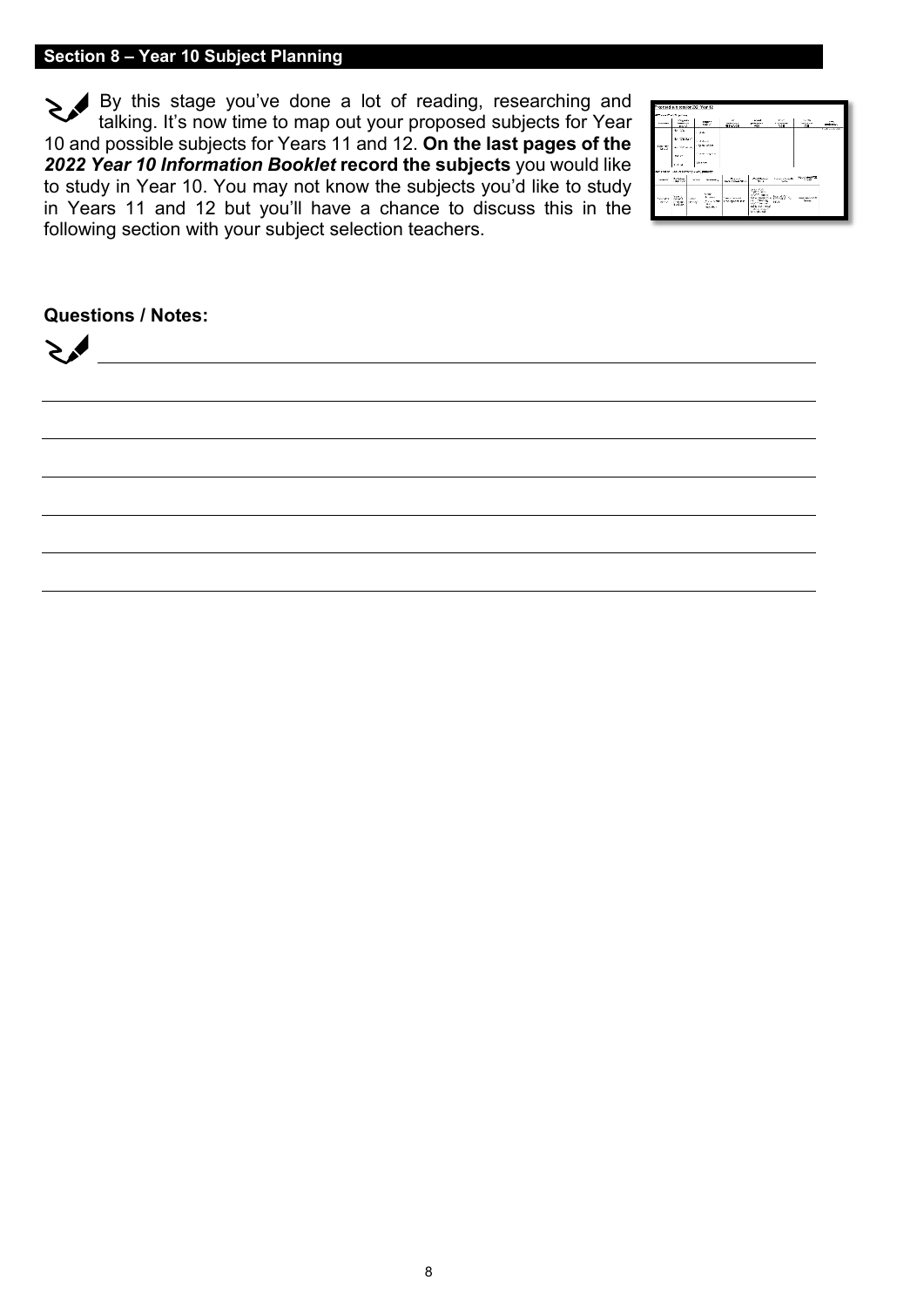#### **Section 9 – Bringing it altogether**

Having considered the previous sections and your completed "Senior School Subject Selection Planner" in the *2022 Year 10 Information Booklet*, discuss the following with your subject selection teachers.

|                 | vocesed subjects for 2021 Year 12               |                            |                                                           |                                      |                                                                               |                                         |                                |                                               |
|-----------------|-------------------------------------------------|----------------------------|-----------------------------------------------------------|--------------------------------------|-------------------------------------------------------------------------------|-----------------------------------------|--------------------------------|-----------------------------------------------|
|                 | <b>Property Property Administration</b>         |                            |                                                           |                                      |                                                                               |                                         |                                |                                               |
|                 | <b>Disposts</b><br><b>PERSONAL</b><br>mars.     |                            | 37                                                        | ×<br><b>SERVAL</b><br>Milwood.       | <b>SOME</b><br><b>MARINALE</b><br>HOL                                         | <b>Brunt</b><br><b>Limited</b><br>500   | 15.7%<br>----<br>23            | $\overline{\phantom{a}}$<br><b>CONTRACTOR</b> |
| 755             | 0.35<br><b>MODES</b><br>22,448<br>No.41         | of the<br><b>Lite show</b> | <b>Latched</b><br><b>SERVICE</b><br><b>Light Council</b>  |                                      |                                                                               |                                         |                                | <b>Tradition of the</b>                       |
|                 | de mannere con posser                           |                            |                                                           |                                      |                                                                               |                                         |                                |                                               |
| <b>ASSAULT</b>  | $-1000 - 20$                                    | <b>WOOD</b>                | <b>Scottwick</b>                                          | Peacot<br><b>Back College Mary 4</b> | <b>Coll Britain</b><br>ъ.,                                                    | Internationally<br><b>CAL</b>           | Novined CS<br>SOM <sup>1</sup> |                                               |
| 1207071<br>1977 | han i<br><b>CONTRACTOR</b><br>Crister<br>London | <b>OW!</b><br><b>PLAY</b>  | <b>Autor</b><br><b>MALL</b><br>10000000<br>m.<br>market a | September 1983<br>LES MUSEUM         | mar Mille<br><br><br>130 CB<br>ndia de cond<br>distant and set<br>a cost-side | hand fall of<br><b>FOUND V</b><br>18.79 | San Min. 2.8<br>Sept.          |                                               |

Would your proposed course benefit from further discussion or advice?

Have you considered sport, work, family or other commitments that may impact on your studies?

> VCE or VET? - Have you met the selection criteria and completed the application requirements?

Do your subject choices reflect the recommendations of your teachers?

> Is your Year 10 course realistic, achievable and challenging enough to provide the opportunity for you to fulfil your potential?

Do your subject choices prepare you for future study (prerequisites) or employment you intend to do?

Further questions / Comments:

Teacher Initial: Teacher Signature: **Teacher Signature**:



After your discussion with your subject selection teachers you may need to gather more information. Visit or email relevant teachers if you require more clarification. You and your parents may also want to arrange a subject selection interview. Go to the Year 10 Subject Selection Website for further details.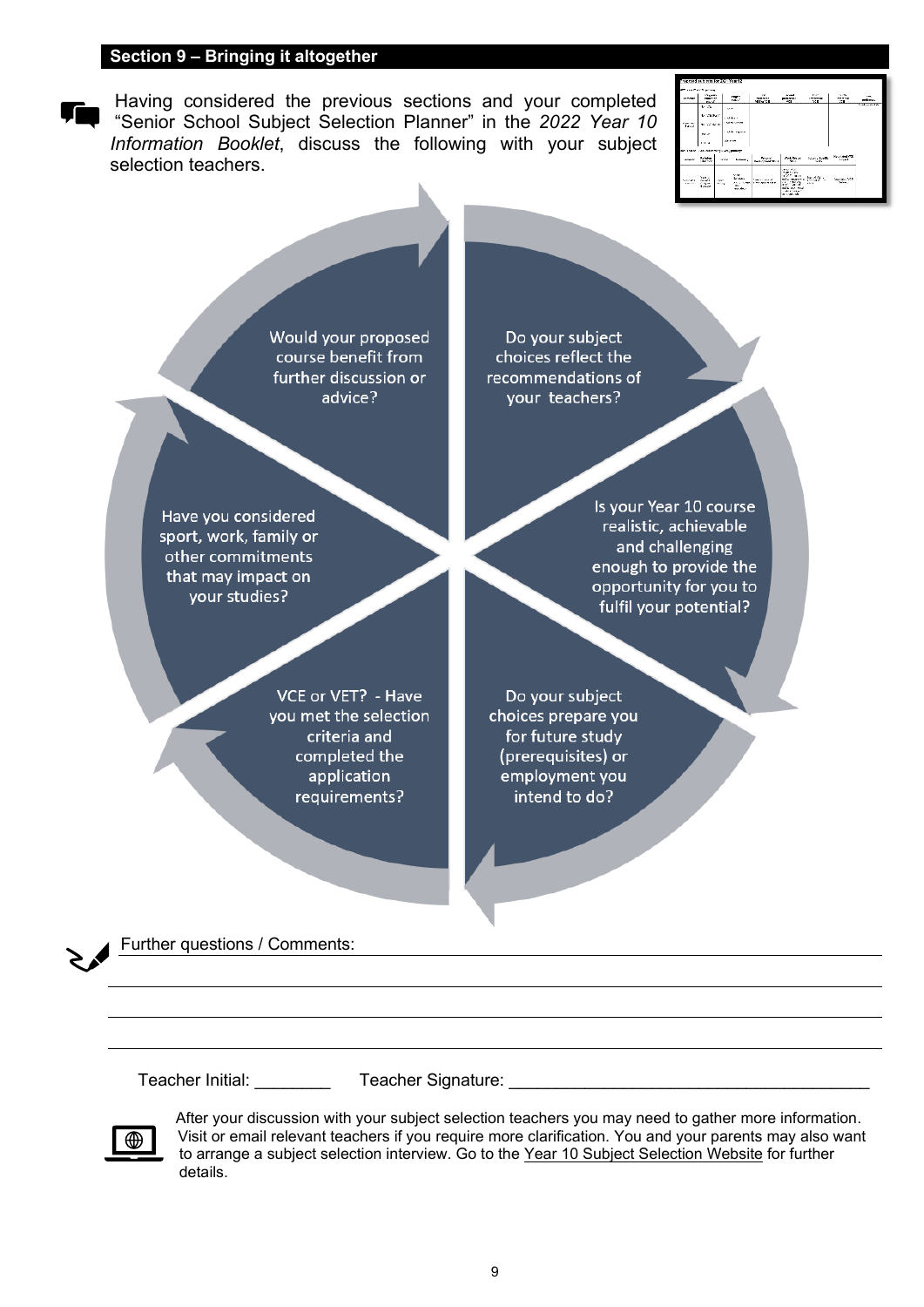# **Section 10 – Proposed Year 10 studies**

|                                                                                                                        | your proposed 2022 Year 10 studies below.                                                                            | Using your "Senior School Subject Selection Planner" and the advice from Section 9, fill in                              |  |  |  |
|------------------------------------------------------------------------------------------------------------------------|----------------------------------------------------------------------------------------------------------------------|--------------------------------------------------------------------------------------------------------------------------|--|--|--|
| <b>Student Name:</b>                                                                                                   |                                                                                                                      | <b>Pastoral Care Group:</b>                                                                                              |  |  |  |
| Year 10 Course of Study (Please tick one box)                                                                          |                                                                                                                      |                                                                                                                          |  |  |  |
| Year 10 Program                                                                                                        |                                                                                                                      | Year 10 program +<br>(VCE, VET or SBAT)                                                                                  |  |  |  |
| <b>Year 10 Program - Compulsory Studies</b>                                                                            |                                                                                                                      |                                                                                                                          |  |  |  |
| <b>Sport</b> (common course of study completed by all Year 10 students)                                                |                                                                                                                      |                                                                                                                          |  |  |  |
| in the Elective Studies)                                                                                               |                                                                                                                      | Religious Education study (Please tick one box only. Additional Religious Education choices can be included              |  |  |  |
| <b>Religious Education</b>                                                                                             | <b>Text and Tradition</b>                                                                                            |                                                                                                                          |  |  |  |
|                                                                                                                        |                                                                                                                      | <b>English study</b> (Please tick one box only. Additional English choices can be included in the Elective Studies)      |  |  |  |
| <b>English</b>                                                                                                         | <b>English and</b><br><b>English Support</b>                                                                         | <b>English Language</b><br>and Literature                                                                                |  |  |  |
|                                                                                                                        |                                                                                                                      | <b>Mathematics study</b> (Please tick one box only. Additional Maths choices can be included in the Elective Studies)    |  |  |  |
| <b>Mathematical</b><br><b>Methods</b>                                                                                  | <b>General</b><br><b>Mathematics</b>                                                                                 | <b>Foundation</b><br><b>Mathematics</b>                                                                                  |  |  |  |
|                                                                                                                        |                                                                                                                      | <b>Science study</b> (Please tick one box only. Additional Science choices can be included in the Elective Studies)      |  |  |  |
| <b>Extended Science</b>                                                                                                | <b>Applied Science</b>                                                                                               |                                                                                                                          |  |  |  |
|                                                                                                                        |                                                                                                                      | <b>Humanities study</b> (Please tick one box only. An additional History choice can be included in the Elective Studies) |  |  |  |
| <b>Twentieth Century</b><br><b>History-Australia</b>                                                                   | <b>Legal and Political Studies</b>                                                                                   | <b>Commerce</b>                                                                                                          |  |  |  |
| Year 10 Program - Elective Studies                                                                                     |                                                                                                                      |                                                                                                                          |  |  |  |
| of this guide for details regarding the conditions that must be met within these six choices:                          |                                                                                                                      | Year 10 Program students have the equivalent of six semester length elective studies. Please refer to Section 3          |  |  |  |
| <b>Compulsory Group A elective:</b>                                                                                    | <u> 1989 - Johann Barbara, martin amerikan basal dan berasal dan berasal dalam basal dan berasal dan berasal dan</u> |                                                                                                                          |  |  |  |
|                                                                                                                        |                                                                                                                      |                                                                                                                          |  |  |  |
| Remaining four elective choices:                                                                                       |                                                                                                                      |                                                                                                                          |  |  |  |
|                                                                                                                        |                                                                                                                      |                                                                                                                          |  |  |  |
| $3.$ $\overline{\phantom{a}}$                                                                                          |                                                                                                                      | 4. $\overline{\phantom{a}}$                                                                                              |  |  |  |
| Reserve elective choices (four required):                                                                              |                                                                                                                      |                                                                                                                          |  |  |  |
|                                                                                                                        |                                                                                                                      | 2.                                                                                                                       |  |  |  |
| <u> 1989 - Johann Stoff, deutscher Stoffen und der Stoffen und der Stoffen und der Stoffen und der Stoffen und der</u> |                                                                                                                      | $\overline{a}$ .                                                                                                         |  |  |  |